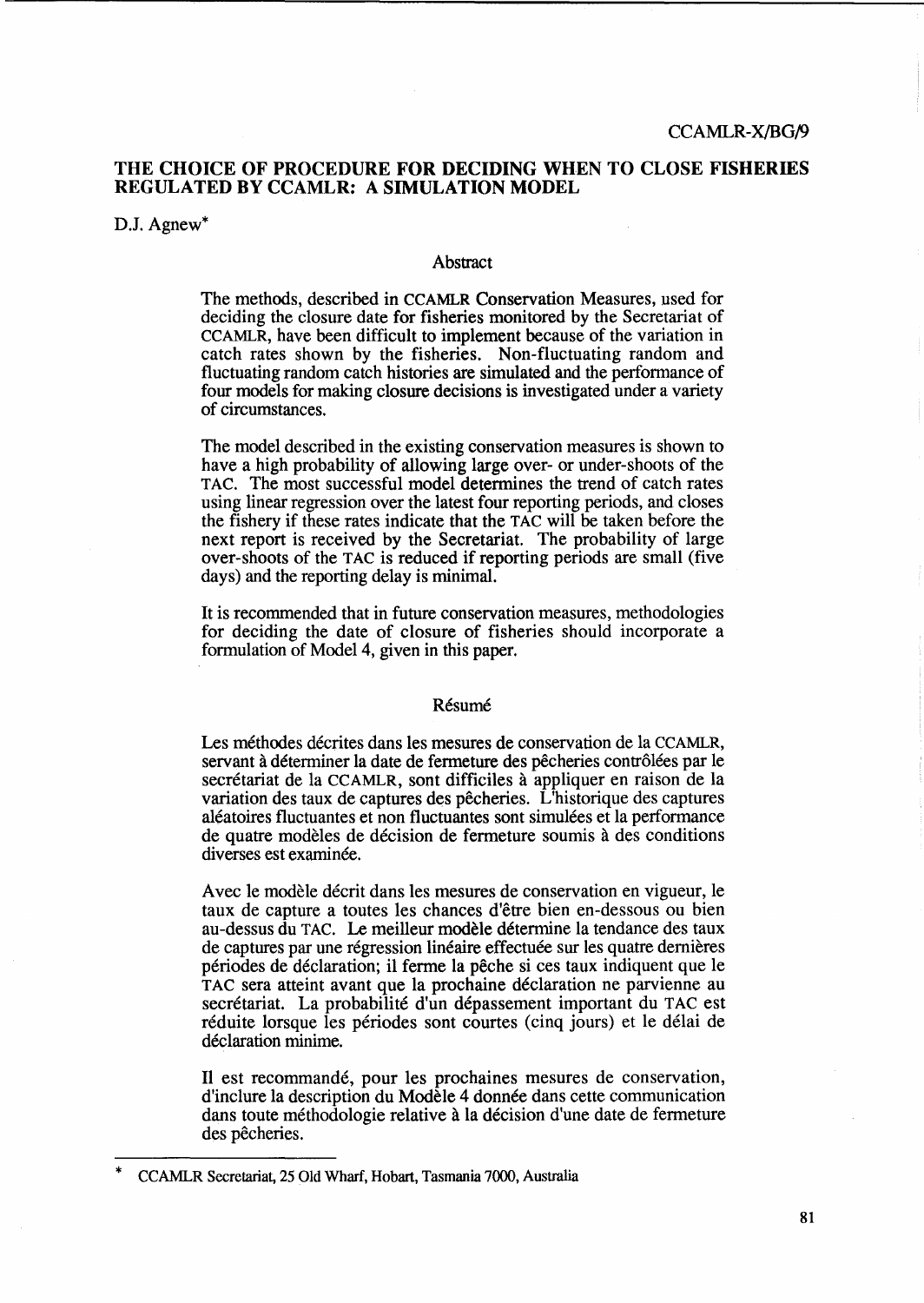#### Резюме

В связи с колебаниями уловов в период промысла, в прошлом было сложно использовать метод расчета сроков закрытия тех промыслов. которые контролируются Секретариатом AHTKOMa. Эти метод описан  $\mathbf{B}$ соответствующих мерах по сохранению. Сформулированы модели, описывающие случайно генерированные серии уловов с колебаниями и без колебаний. Изучена эффективность четырех моделей принятия решений о закрытии промысла в зависимости от разных обстоятельств.

Показано, что описанная в существующих мерах по сохранению модель имеет высокую вероятность получения больших превышений или недополучений ТАС. Самая эффективная модель определяет тенденцию изменения в размерах вылова с использованием линейной регрессии за последние четыре отчетные периоды и закрывет промысел в том случае, если интенсивность вылова указывает на достижение ТАС до поступления следующего отчета в Секретариат. Вероятность больших превышений **TAC** меньше, если отчетные периоды коротки (пять дней) и промежуток времени до получения отчета минимален.

Рекомендуется, что в дальнейших мерах по сохранению методы принятия решений о сроках закрытия промысла должны включить в себя какую-либо формулировку Модели 4, приведенной в настоящей работе.

#### Resumen

Los métodos contemplados en las medidas de conservación de la CCRVMA y que han sido utilizados para decidir el cierre de las pesquerías controladas por la Secretaría de esta organización, han sido difíciles de llevar a la práctica debido a la variación en los índices de captura experimentada por la pesquería. Se simulan las capturas históricas aleatorias fluctuantes e invariables y se prueba la aplicación de cuatro modelos para decidir el cierre de las pesquerías bajo diversas condiciones. Se ha constatado que el modelo descrito en las medidas de conservación actuales tiene una alta probabilidad de permitir excesos y déficit significativos con respecto al TAC. El modelo más exitoso determina la tendencia de los índices de captura mediante una regresión lineal de los últimos cuatro períodos y determina el cierre de la pesquería cuando estos índices indican que el TAC será alcanzado antes de que la Secretaría reciba el próximo informe. La probabilidad de que se exceda el TAC de manera considerable se ve reducida si los períodos de notificación son cortos (cinco días) y el tiempo entre notificaciones es mínimo.

Se recomienda que en las futuras medidas de conservación, la formulación del Modelo 4 (presentado en el documento) sea incorporado en los métodos para decidir la fecha de cierre de las pesquerías.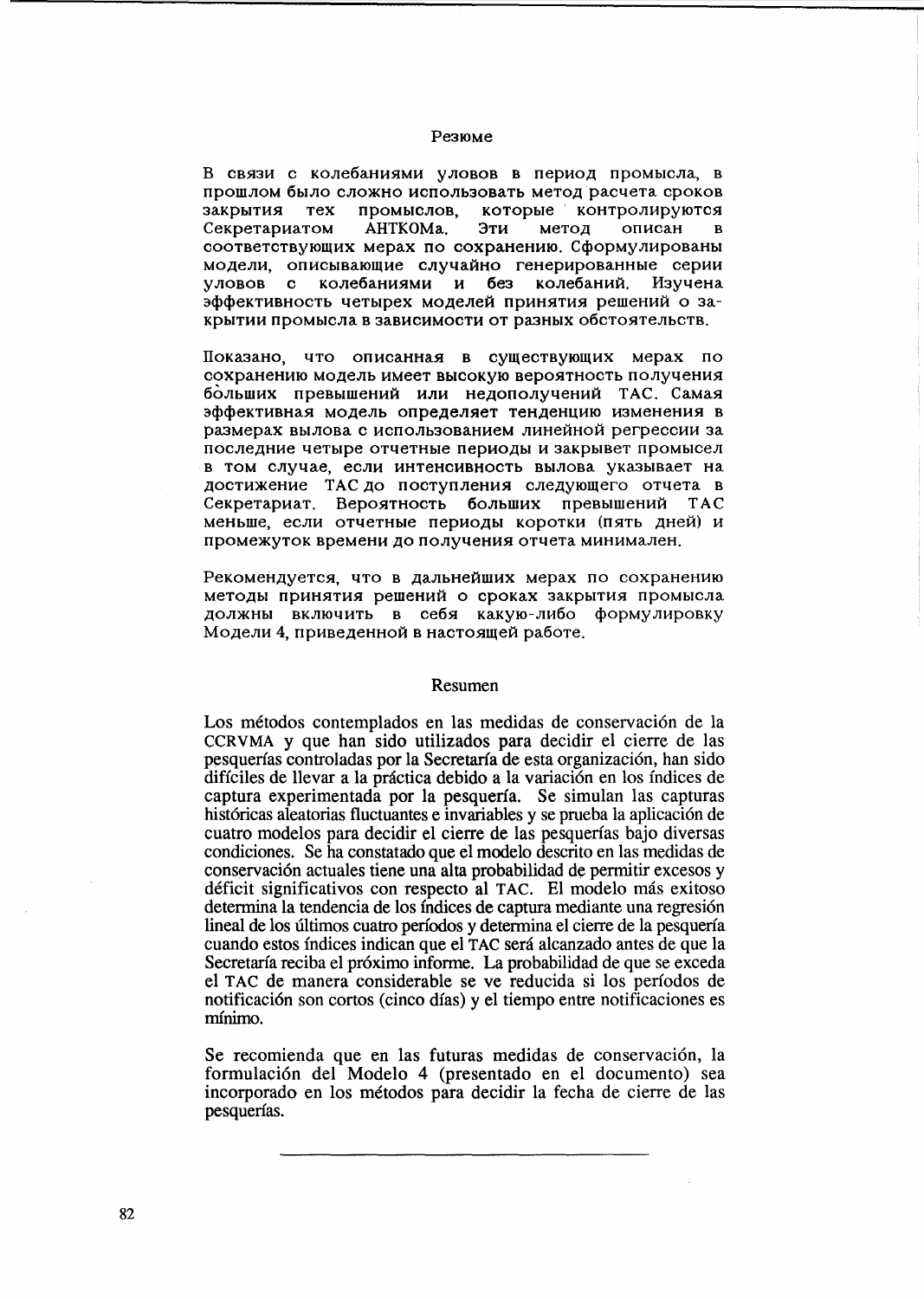# 1. INTRODUCTION

CCAMLR manages fisheries in its Convention Area! by a number of traditional means (mesh size regulation, closed areas, Total Allowable Catches (TAC) etc.). At present CCAMLR has no rationally managed quota system for ensuring TAC control on the fisheries. Instead, T ACs are administered by the CCAMLR Secretariat. Reports of catches are made to the Secretariat by all countries engaged in a specific fishery, and the Secretariat determines when the TAC has been taken.

There have now been two seasons for which the Secretariat has had to implement a closure of fisheries regulated by catch limits in Subarea 48.3. The history of these fisheries is described in CCAMLR (1990 and 1991).

TAC conservation measures set at CCAMLR-VIII and CCAMLR-IX specified that:

- catches should be reported to the Secretariat by 5-day reporting period, reports falling due at the end of the period following that in which catches are taken;
- the Secretariat should calculate the date of closure of the fishery using the catch rate from the most recent reporting period; and
- when the cumulative catch is 90% (Conservation Measure 17/VIII) or 80% (Conservation Measure 25/IX) of the TAC the Executive Secretary shall notify Members that the fishery will be closed from the date shown by his calculations to be that on which the TAC will have been taken.

The central problem in all closure methods is that it is not possible to close the fishery at exactly the same time that the TAC is reached because of the time delay between catches being reported to Member countries, those catches being reported to the Secretariat, and any notification of a closure decision being transmitted from the Secretariat to fishermen via their national management bodies. This means that the Secretariat must attempt to predict dates of closure.

The types of predictive method outlined in conservation measures to date rely upon fishing effort being constant and having low variance. In the case of the *Champsocephalus*  gunnari fishery in 1989/90 and the *Dissostichus eleginoides* fishery in 1990/91, this method was inadequate for predicting the correct date of closure of the fishery. Contributing factors to this failure were:

- the variation of catch rates was quite high (coefficient of variation  $0.2$  to  $0.3$ );
- the catch rates were high in the C. *gunnari* fishery in 1989/90 (about 1% of the TAC per day) and very low in the *D. eleginoides* fishery in 1990/91 (0.05 to 0.5% of the TAC per day); and
- catch rates sometimes varied in an almost cyclic way, by a factor of 10 or more.

The catch history for the 1991 *D. eleginoides* fishery is shown in Figure 1.

As a result of these factors, catches were greater than the TAC in 1990 by 1% and the method was found to be unworkable in 1991. In this latter year, a second method was developed (Model 2 in this paper) that resulted in catches being 4.3% less than the TAC.

This paper describes a simulation model constructed in order to investigate further the performance of various methods of arriving at a closure decision and to develop methods with a higher performance than those presently in use.

<sup>&</sup>lt;sup>1</sup> Except in the French EEZ around Kerguelen which is managed by France.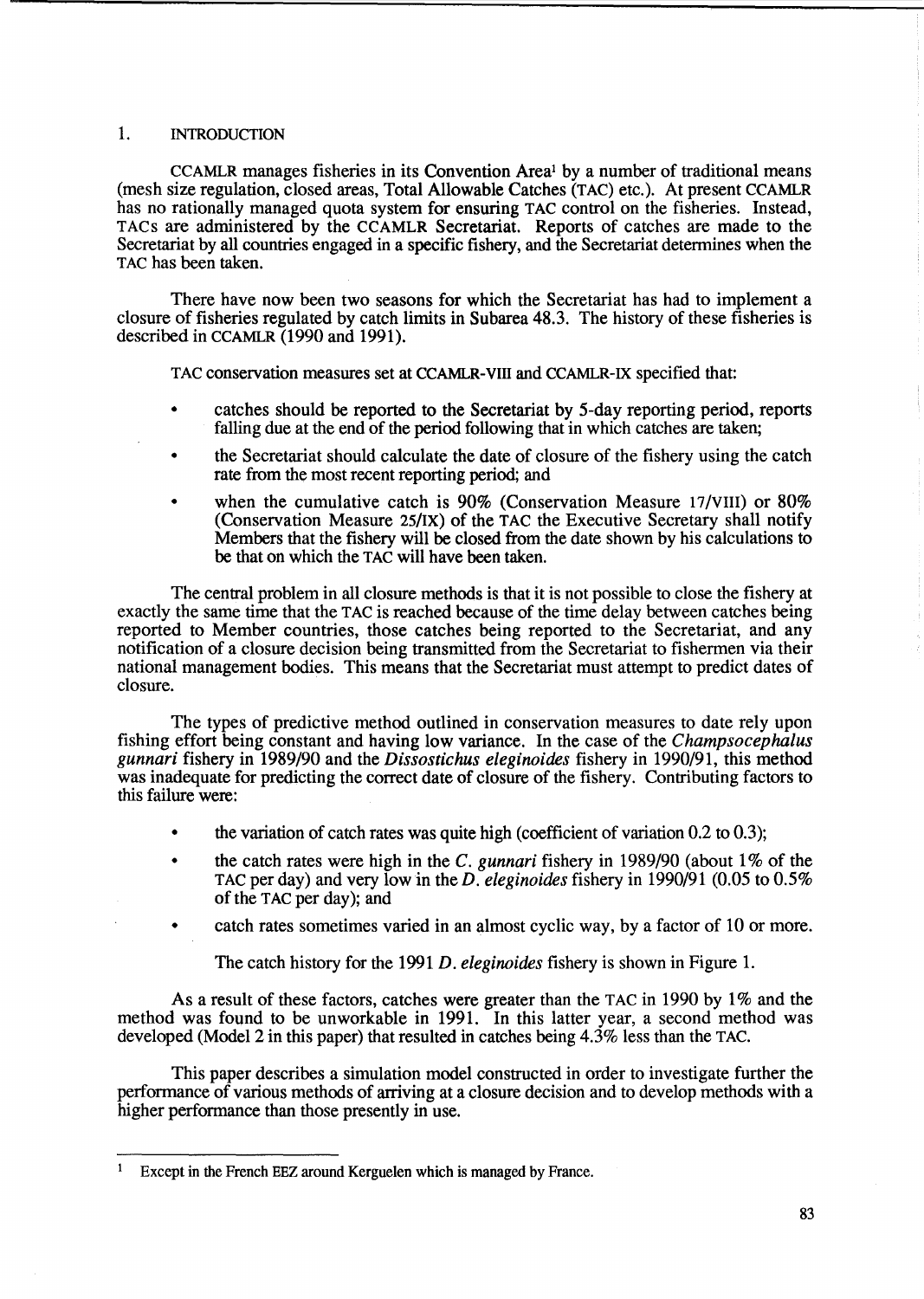### 2. MODEL PARAMETERISATION

The model was constructed so that it would reflect the progress of a real fishery as much as possible. Whilst the fishery was modelled on a daily basis, the only information available to the Secretariat was assumed to be the catch for a single reporting period.

### 2.1 Catch Rates

Catch histories for fisheries were modelled on a daily basis in order to allow different reporting periods to be tested. All catches were expressed as proportions of a TAC.

Two models were used:

- Type I catch random catch rates
- $C = \overline{c} + S_c \cdot \rho$

where C is the catch rate for one day,  $\bar{c}$  = mean catch,  $S_c$  = standard deviation (derived from the coefficient of variation  $cv_c$ ), and  $\rho$  is a normally distributed random deviate; and

• Type II catch - regularly changing catch rates, modelled by a sine function overlaid with a variance that is proportional to catch rate

$$
C = \overline{c} + \alpha \cdot \overline{c}, \text{ sin } (\theta) + \delta \cdot S_c \cdot \rho
$$

where  $\alpha$  is the amplitude of the sin wave,  $\theta$  is the position of the sinusoidal cycle at time *t* computed from the equation  $\theta = \theta_0 + \pi / \lambda$  (*t* is time in days,  $\lambda$  = period of sin wave in days,  $\theta_0$  = start position, randomly determined), and  $\delta$  is an adjustment of the variance that is proportional to  $C$ .

An example of a simulated Type II catch is given in Figure 2 and can be compared with the catch history of the *D. eleginoides* fishery in 1991 (Figure 1).

### 2.2 Catch Reporting

The date that a catch report arrives at the Secretariat was modelled by:

$$
D = P + d + s_d \cdot \rho
$$

where D is the total time from the end of a reporting period to the arrival of the report at the Secretariat in days, P = length of the reporting period in days,  $\bar{d}$  = mean delay,  $s$  = standard deviation and p is a normally distributed random deviate.

Unless other values are mentioned in the text, the following values should be assumed for the simulation runs: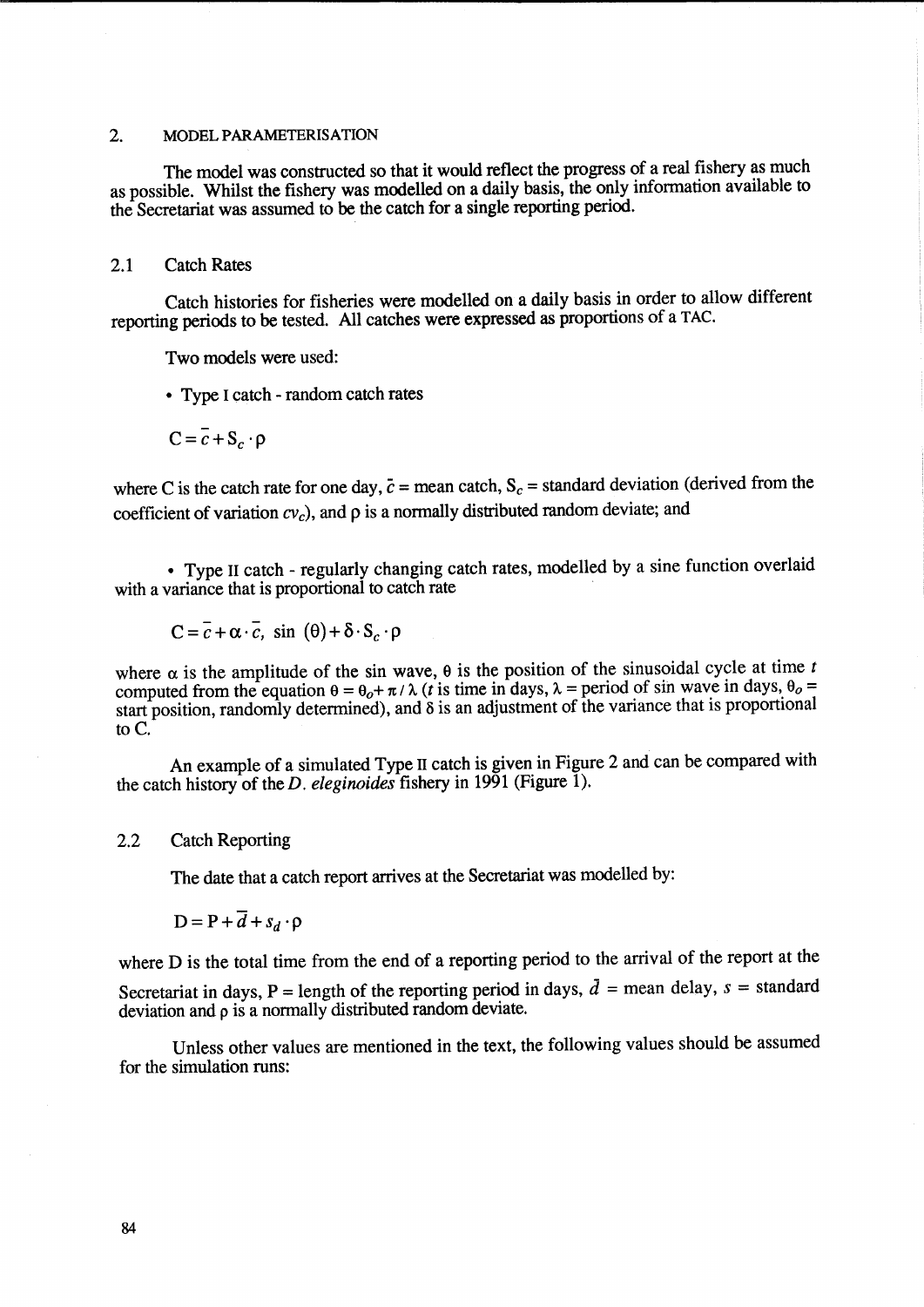| $P = 5$                       | (reporting period in 1990 and 1991 was 5-days)                                                                                                           |
|-------------------------------|----------------------------------------------------------------------------------------------------------------------------------------------------------|
| $\bar{c} = 0.005, 0.01, 0.02$ | $(0.5\%, 1\%, 2\%$ of TAC per day; similar to mean rates for<br>D. eleginoides in 1991 (see Figure 2) and C. gunnari in<br>1990 respectively)            |
| $cv_c = 0.2$                  | (coefficient of variation, slightly lower than CV of catch by<br>period in 1989/90; see discussion under 'results')<br>(mean reporting delay in 1990/91) |
| $d = 5$                       |                                                                                                                                                          |
| $c v_d = 0.5$                 | (coefficient of variation of reporting day in 1990/91)                                                                                                   |
| $\alpha = 0.5$                | (amplitude of cycles in 1990/91 is approximately 0.5)                                                                                                    |
| $\lambda = 80$                | (period of cycles in 1990/91 is about 80 days)                                                                                                           |
| $L = 0.8$                     | (limit for decision in Model 1 as given in Conservation<br>Measure $25/IX$ )                                                                             |

# 2.3 Decision Making Models (DMM)

Four decision making models were tested:

|                                                                                                       | Decision to Close Fishery   Rate Determined By                                                                    |                                                                                                                                                                   | Closure Effective From                                                                                                                                                 |
|-------------------------------------------------------------------------------------------------------|-------------------------------------------------------------------------------------------------------------------|-------------------------------------------------------------------------------------------------------------------------------------------------------------------|------------------------------------------------------------------------------------------------------------------------------------------------------------------------|
| 1. Percentage model: this<br>is the model described<br>the<br>existing<br>in<br>conservation measures | If cumulative catch is<br>greater than a specified<br>level L                                                     | Catch rate of most recent<br>period                                                                                                                               | The end of the reporting<br>period within which the<br>predicted date <sup>2</sup> of TAC<br>completion falls                                                          |
| 2. Time delay: used as an $\vert$<br>ad hoc method by the<br>Secretariat in 1990/91                   | the period immediately<br>following the period in<br>which the report was<br>received, or sooner                  | If predicted date falls in Catch rate of most recent<br>period                                                                                                    | The end of the reporting<br>period within which the<br>predicted date falls, or the<br>end of the period in<br>which the report was<br>received, whichever is<br>later |
| 3. Time delay: Modified 1                                                                             | before the next report is period<br>expected (taking into<br>account the reporting<br>delay and its variance)     | If predicted date falls Catch rate of most recent                                                                                                                 | The predicted date, or the<br>date that the report was<br>received, whichever is<br>later                                                                              |
| 4. Time delay: Modified 2                                                                             | before the next report is<br>expected $(taking \text{ into})$<br>account the reporting<br>delay and its variance) | If predicted date falls Catch rate is predicted<br>using the trend of catch<br>rates from the last $n$<br>reporting periods (a linear<br>regression is performed) | The predicted date, or the<br>date that the report was<br>received, whichever is<br>later                                                                              |

The Fortran code for these decision models is given in Appendix A.

# 2.4 Performance

The performance of DMMs was assessed by monitoring the final catch that would be taken by the time of the decided closure of the fishery and comparing this to the TAC. An example of a frequency distribution of these differences ("over-shoot") is given in Figure 3. Differences between the observed catch and the TAC were characterised by the mean and

<sup>&</sup>lt;sup>2</sup> Predicted date means the date on which predictions show that the TAC is expected to be taken. It is calculated using the catch rate determined by the previous box and the quantity of T AC that remains to be caught. The predicted date is always rounded down, so that a predicted date of 145.56 days becomes 145 days.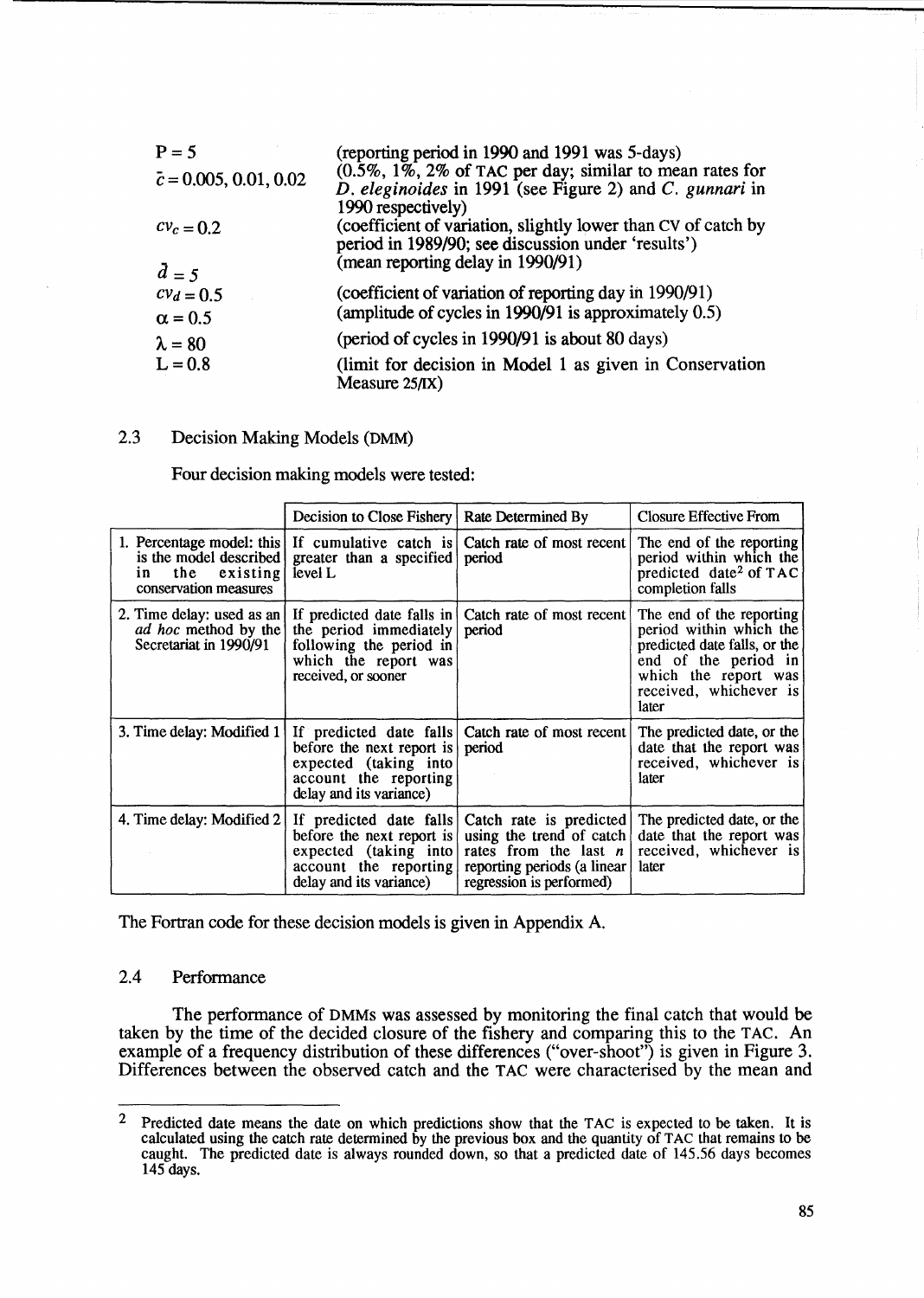standard deviation of the magnitude of the over-shoot, the proportion of runs that produced a catch greater than the TAC, i.e., greater than the TAC+5% and greater than the TAC+1O%, and were calculated from 20 x 400 iterations of the simulation.

Mean over-shoot was almost always positive, and in many cases the frequency histogram of over-shoot values was quite heavily skewed (Figure 3). Over-shoots rather than under-shoots were considered as performance indicators because they are potentially more damaging to the fish stocks. The chances of similar magnitudes of under-shoot were almost always lower than for the over-shoots because of the skewed nature of the distributions.

# 3. RESULTS

All models were highly sensitive to catch rates as a proportion of TAC  $(\bar{c})$ , to the length of the reporting period (P), and to the length of the reporting delay  $(d)$ .

In general the mean over-shoot and its standard deviation increased with increasing catch rate. However, Model 1 showed local minima of the probability of significant over-shoot that occurred at different values of L for different levels of  $\bar{c}$  (Figure 4). Best performance was attained with L = 0.9 if  $\bar{c}$  was 0.005, L = 0.8 if  $\bar{c}$  = 0.1 and L = 0.6 if  $\bar{c}$  = 0.02. This implies that the use of Model 1 in a conservation measure must incorporate a mechanism for adjustment of the limit for a decision, L, in relation to the catch rate.

All models showed decreases in performance with increasing length of reporting period (Table 1), and this was exacerbated by increasing catch rates.

All models performed less well with the Type 11 catch than with Type 1. However, although there was little difference between the performance of Model 1 and Model 2 at low catch rates and with Type I catches, the performance of Model 1 was significantly lower at higher catch levels and Type 11 catches than Model 2 (Table 2). DMMs of classes similar to Model 2 are clearly preferable to Model 1 under most circumstances.

Two refinements to Model 2 were made, creating Model 3 and Model 4 by changing the decision path and the way the rate was determined. Individual simulations established that the optimal number of periods to use for the calculation of trend for Model 4 was four. Table 4 shows that Model 4 performs more successfully with changing catch rates (Type II) than either Models 2 or 3, although it appears to perform less well with catches of Type I than Model 3.

The effect of the coefficient of variation (cv) of the mean catch rate is unpredictable. For instance, increasing  $cv_c$  from 0.2 to 0.8 with catch = 0.01 and using catch Type II with Model 4 decreases the chance of more than 5% over-shoot but increases the chance of greater than 10% over-shoot. The cv used for the simulations (0.2) is similar but slightly lower than that found for the catches of *Champsoeephalus gunnari* reported by 5-day period in 1989/90. The cv of catches by period (cv<sub>c</sub>) computed by the simulation is less than this, about 0.15, because the  $cv_c$ is applied to each catch by day, and adding catches by period removes some of this variation. However, it was considered that since no direct information on cv of catches by day was available, and vessels may change their fishing strategy by 5-day (week) periods rather than by day, that the  $cv_c$  value of 0.2 was realistic until further information becomes available.

### 4. DISCUSSION

There is clear evidence that Models 2 to 4 perform more successfully than Model 1. Models 2 to 4 all use a decision based on the time to completion of the TAC in relation to reporting periods, whereas Model 1 was based on a proportion of the TAC. This means that the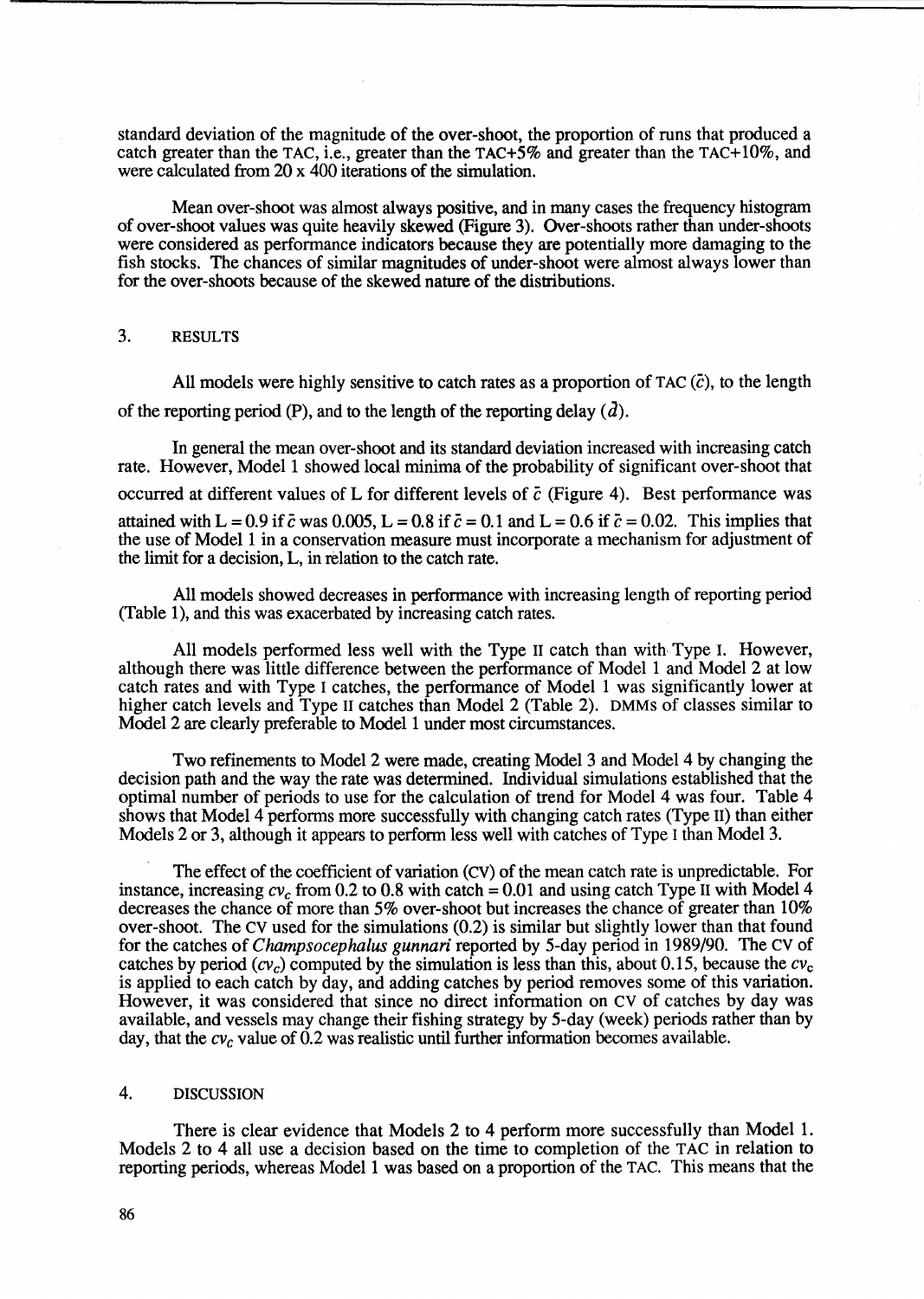time interval over which it is necessary to predict catch rates is reduced. Since the uncertainties in all these models arise because they have to use information from past catch rates to extrapolate future catches up to when the TAC is taken, models that reduce the extrapolation time should reduce the over- or under-shoot in TAC.

Table 4 shows that there is a significant advantage in using a model that combines the features of short extrapolation periods with an element of trend analysis. In this case, using the past four reports to infer a trend gave the best results (but under other conditions of  $\alpha$  and  $\lambda$ , for example, this could change). The decrease in probability of greater than 5% over-shoot from 0.47 to 0.27 with a change from Model 1 to Model 4 (catch  $= 0.01$ ) demonstrates the increased performance of the latter model.

A fifth model was trialed, which used mean catch rates over a number of previous periods to calculate closure date (i.e., trend assumed zero). This offered no advantages over Model 3 and was not pursued further.

It must be emphasised that extrapolation of information from past catch rates will always contain an element of uncertainty, for some methods more than others. The more complex the analysis of trend the better the model might be expected to perform, but in this paper only simple linear regression techniques have been used. Large, unpredictable changes in rate such as happened at the end of the 1991 *D. eleginoides* fishery, can never be realistically anticipated by these models without further information being provided, such as anticipated changes in fleet structure.

Model 4 performs better under fluctuating conditions (Type 11 catches) than the others described here, although it appears to perform slightly worse than Model 3 when catches are of Type I. The choice of model may thus depend on the type of catches from the fishery. However, it should be noted that a fishery need not be cyclical to benefit from the adoption of Model 4; if a fishery starts consistently and then declines or increases effort towards the end of the season, Model 4 will perform better than others.

The latter situation can often be expected since fishermen receive feedback on the progress of the fishery from the Secretariat. If Method 4 had been used in 1991, the fishery would not have been closed when it was, but later, and would probably have avoided some of the 4.3% shortfall in catches from the TAC.

The probability of serious over- or under-shoot of a TAC can be further minimised by:

- low catch rates and coefficient of variation (at catch rates of less than 0.005, Models 3 and 4 perform similarly);
- short reporting periods (5-days); and
- short reporting delays.

The details that should be incorporated into a conservation measure based on the implementation of Model 4 are given in Appendix B.

### **REFERENCES**

CCAMLR. 1990. Implementation of Conservation Measures in 1989/90. Document *CCAMLR-IX/BG/14.* CCAMLR, Hobart, Australia.

CCAMLR. 1991. Implementation of Conservation Measures in 1990/91. Document *CCAMLR-X/9.* CCAMLR, Hobart, Australia.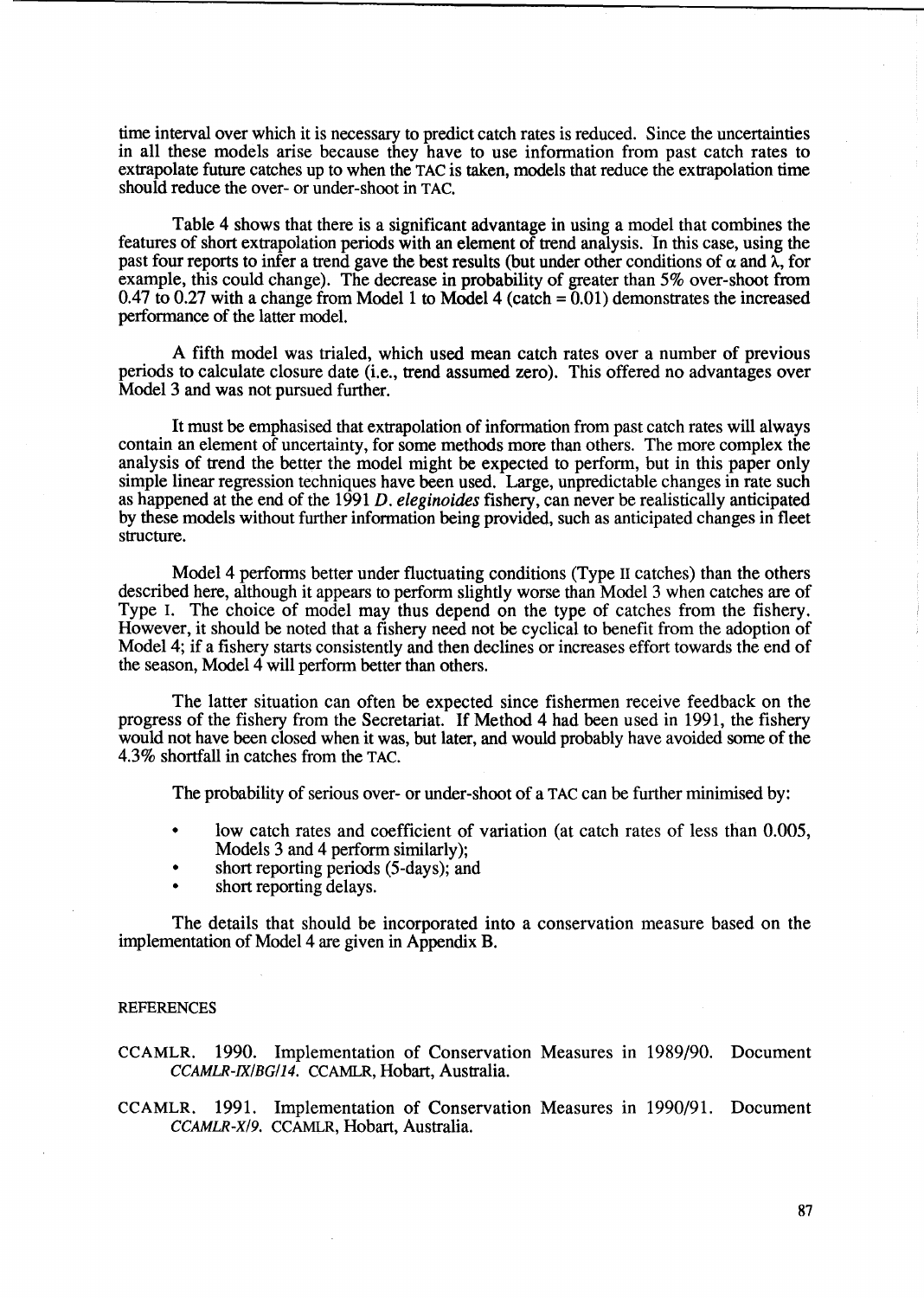Table 1: Effect of length of reporting period on performance. Mean over-shoot and probability of greater than 5% over-shoot (in parentheses).

| Model 1, catch Type I,<br>$L = 0.8$               | $\text{Cache}^2 = 0.005$     | 0.01                         | 0.02                         |
|---------------------------------------------------|------------------------------|------------------------------|------------------------------|
| 5-day reporting period<br>10-day reporting period | 0.007(0.027)<br>0.019(0.073) | 0.015(0.071)<br>0.052(0.511) | 0.093(0.715)<br>0.294(0.982) |
|                                                   |                              |                              |                              |
| Model 2, catch Type I,                            | Catch = $0.005$              | 0.01                         | 0.02                         |

5-day reporting period  $\begin{array}{|l|l|l|l|l|} \hline 0.005 (0.002) & 0.010 (0.038) & 0.018 (0.220) \end{array}$ <br>10-day reporting period  $\begin{array}{|l|l|l|l|l|} \hline 0.013 (0.012) & 0.023 (0.220) & 0.034 (0.209) \end{array}$ 

2 As proportion of TAC

10-day reporting period

Table 2: Performance of Models 1 and 2 with Catch Types I and 11. Mean over-shoot and probability of greater than 5% over-shoot in parentheses.

| Model 1, $L = 0.8$ | $\text{Cache} = 0.005$ | 0.01         | 0.02         |
|--------------------|------------------------|--------------|--------------|
| Catch Type I       | 0.007(0.027)           | 0.015(0.071) | 0.093(0.715) |
| Catch Type II      | 0.046(0.435)           | 0.061(0.466) | 0.155(0.817) |
| Model 2            | $\text{Cache} = 0.005$ | 0.01         | 0.02         |
| Catch Type I       | 0.005(0.002)           | 0.010(0.038) | 0.018(0.220) |
| Catch Type II      | 0.014(0.073)           | 0.026(0.417) | 0.155(0.521) |

Table 3: Performance of Models 2, 3 and 4 under Catch Types I and 11. Probability of over-shoots greater than 5% and lO% (in parentheses) (mean over-shoot is not given).

| Catch Type I                  | $\text{Cache} = 0.005$                         | 0.01                                              | 0.02                                                |
|-------------------------------|------------------------------------------------|---------------------------------------------------|-----------------------------------------------------|
| Model 2<br>Model 3<br>Model 4 | $0.002$ [0]<br>0 <sub>[0]</sub><br>$0.001$ [0] | $0.038$ [0.001]<br>$0.025$ [0]<br>$0.036$ [0.001] | $0.220$ [0.040]<br>$0.219$ [0.025]<br>0.230 [0.038] |
| Catch Type II                 | Catch = $0.005$                                | 0.01                                              | 0.02                                                |
| Model 2<br>Model 3<br>Model 4 | $0.073$ [0.001]<br>$0.050$ [0]                 | $0.417$ [0.087]<br>$0.350$ [0.035]                | $0.521$ [0.341]<br>$0.478$ [0.254]                  |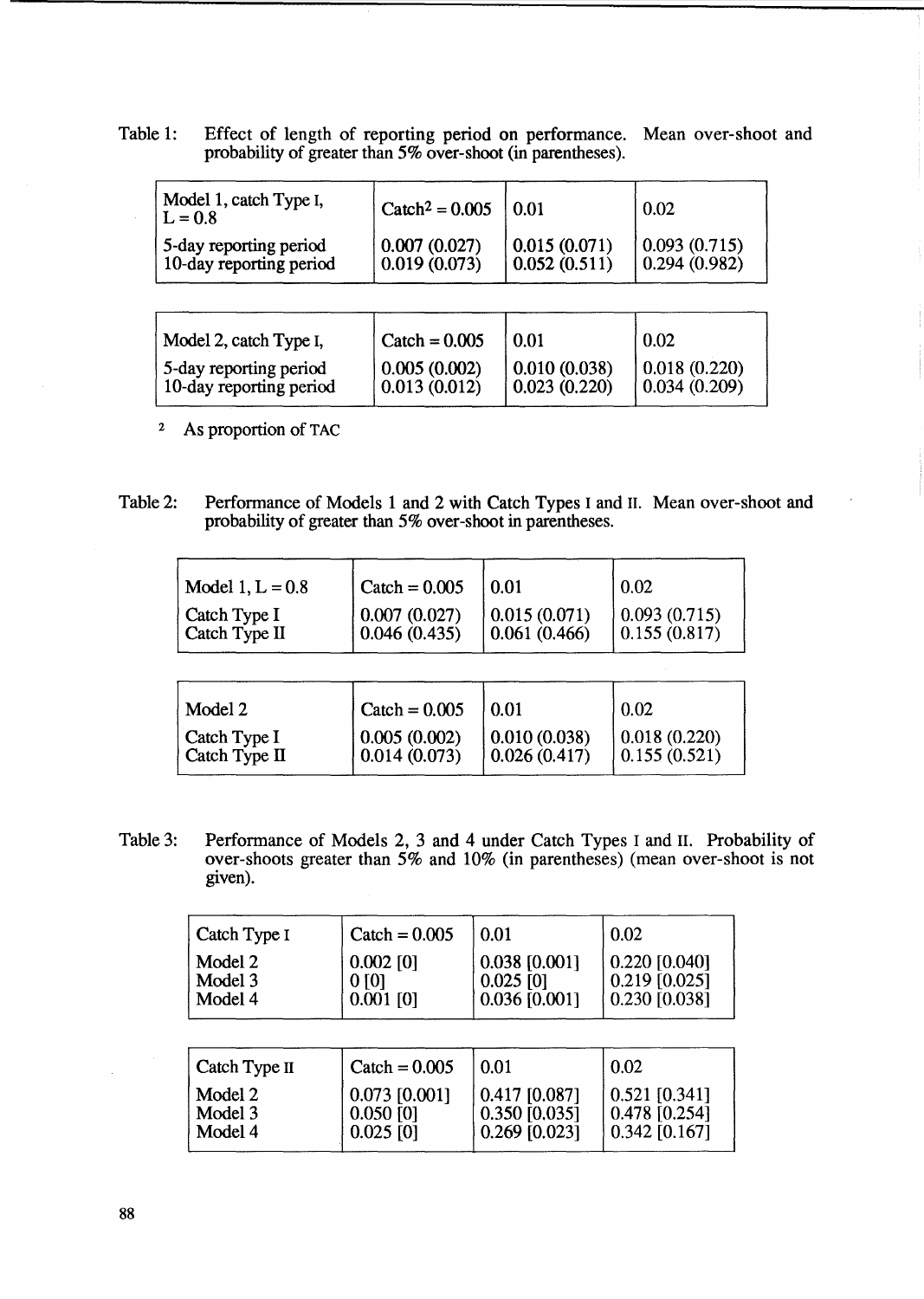

 $\omega_{\rm{eff}}$  , and

Figure 1: Progress of the *D. eleginoides* fishery in 1991. Catches are by five-day period and are expressed as a proportion of the TAC of 2 500 tonnes.



Figure 2: Simulated progress of a fishery with Catch Type II: mean catch = 0.005 of the TAC day-I, with other sin parameters as given in the methods. Catches are given by five-day period.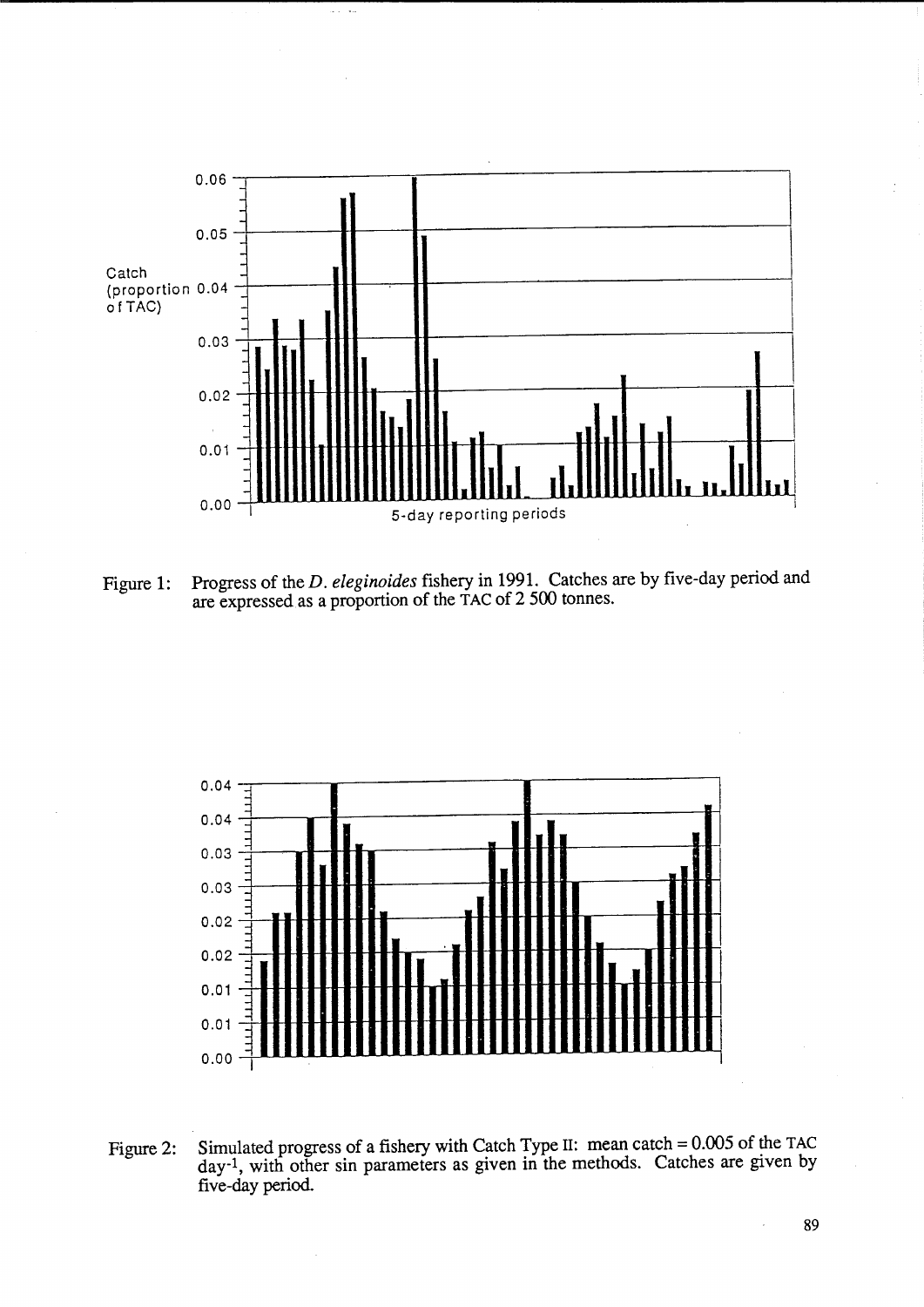

Figure 3: Frequency distribution of overshoots expressed as percentage of TAC, after 1 000 simulation runs. This was produced using Model 1, Catch Type I,  $\epsilon = 0.005$ ,  $L = 0.70$  and had the characteristics of mean and SD over-shoot =  $0.0071$  and 0.029 respectively, and a probability of >5% and >10% over-shoot of 0.086 and 0.002 respectively.



Figure 4: Model 1 (currently defmed in Conservation Measure 25/IX) with Catch Type 1. The effect of L, the catch limit required to trigger a closure decision, on the performance of Method 1 expressed as the probability of the final over-shoot in catch being greater than 5% of the TAC. The curves are interpolated by computer, and show local minima which occur at different values of L with different catch rates.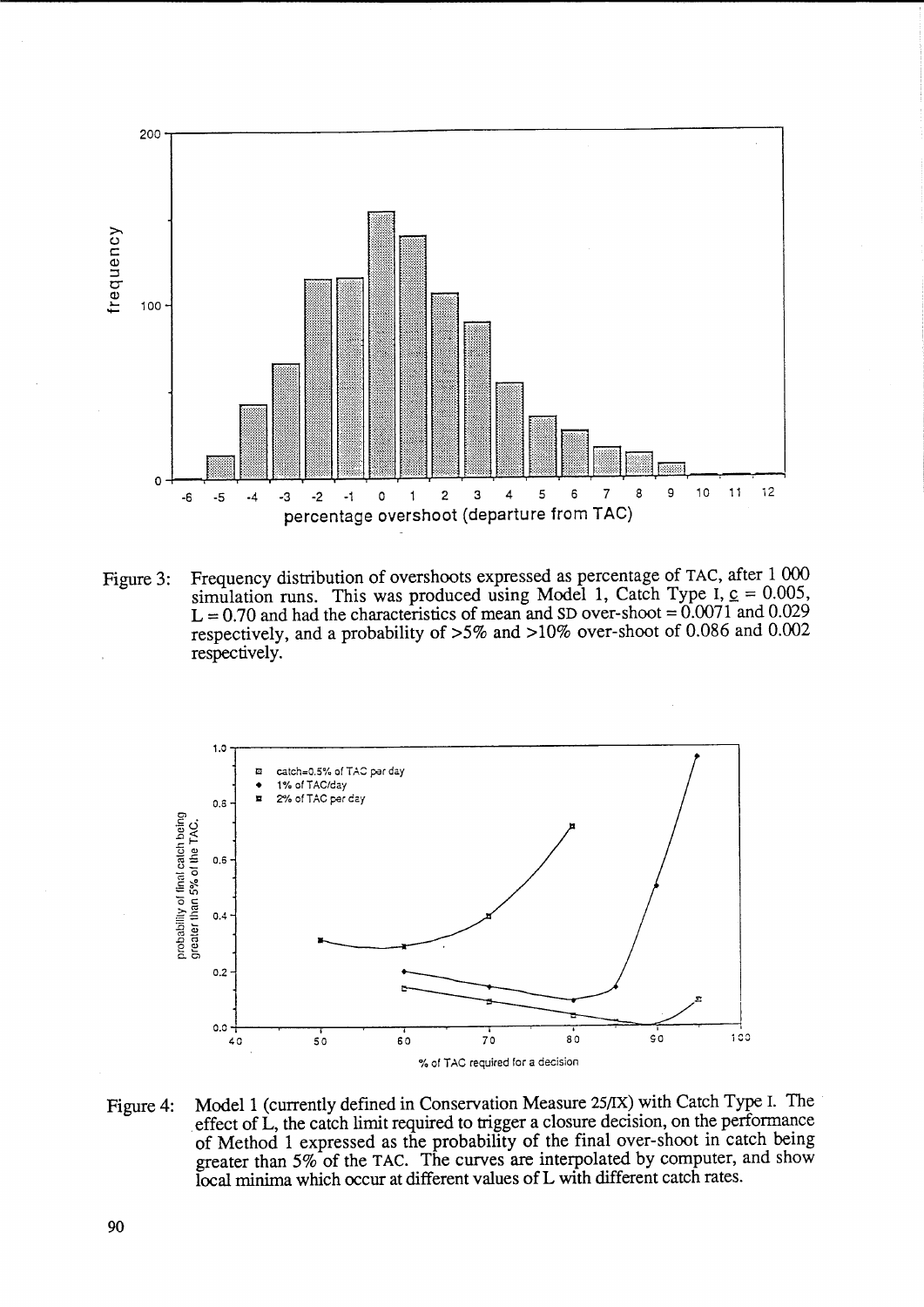## Légende des tableaux

- Tableau 1: Répercussions de la durée de la période de déclaration sur la performance. Dépassement moyen et probabilité d'un dépassement supérieur à 5% (entre parenthèses).
- Tableau 2: Performance des modeles 1 et 2 pour des captures de type I et IT. Depassement moyen et probabilité d'un dépassement supérieur à 5% (entre parenthèses).
- Tableau 3: Performance des modèles 2, 3 et 4 pour des captures de type I et II. Probabilité d'un depassement superieur a 5% et a 10% (entre parentheses) (le depassement moyen n'est pas donné).

## Légende des figures

- Figure 1: Deroulement de la pecherie de *D. eleginoides* en 1991. Les captures sont présentées par période de cinq jours et exprimées en pourcentage du TAC de 2 500 tonnes.
- Figure 2: Déroulement simulé d'une pêcherie avec des captures de type II : capture moyenne  $= 0.005$  du TAC jour-<sup>1</sup>, avec d'autres paramètres sinus tels qu'ils sont donnés dans les méthodes. Les captures sont présentées par période de cinq jours.
- Figure 3: Distribution de fréquence des dépassements exprimés en pourcentage du TAC, apres 1 000 simulations. Elle est derivee du Modele 1, pour une capture de Type I,  $\mathbf{c} = 0.005$ , L = 0.70 et présente les caractéristiques de dépassement moyen et d'écart-type =  $0.0071$  et  $0.029$  respectivement et une probabilité de depassement >5% et > 10% de 0,086 et 0,002 respectivement.
- Figure 4: Modèle 1 (défini dans la mesure de conservation 25/IX) pour une capture de Type I. Effet de L, limite de capture a l'origine de la decision d'une fermeture, sur l'efficacité de la Méthode 1, exprimé en tant que probabilité selon laquelle le depassement final de la capture est superieur a 5% du TAC. Les courbes sont tracees par ordinateur et illustrent les minima localises pour differentes valeurs de L et differents taux de capture.

#### Список таблиц

- Таблица 1. Влияние продолжительности отчетного периода на эффективность расчета. Среднее превышение и вероятность получения превышения более 5% (в скобках).
- Таблица 2: Эффективность моделей 1 и 2 с выловом типов I и II. Среднее превышение и вероятность получения превышения более, чем 5% (B cKo6Kax).
- Таблица 3: Эффективность моделей 2, 3 и 4 с выловом типов I и II. Вероятность получения превышений более 5% и 10% (в скобках) (среднее превышение не дается).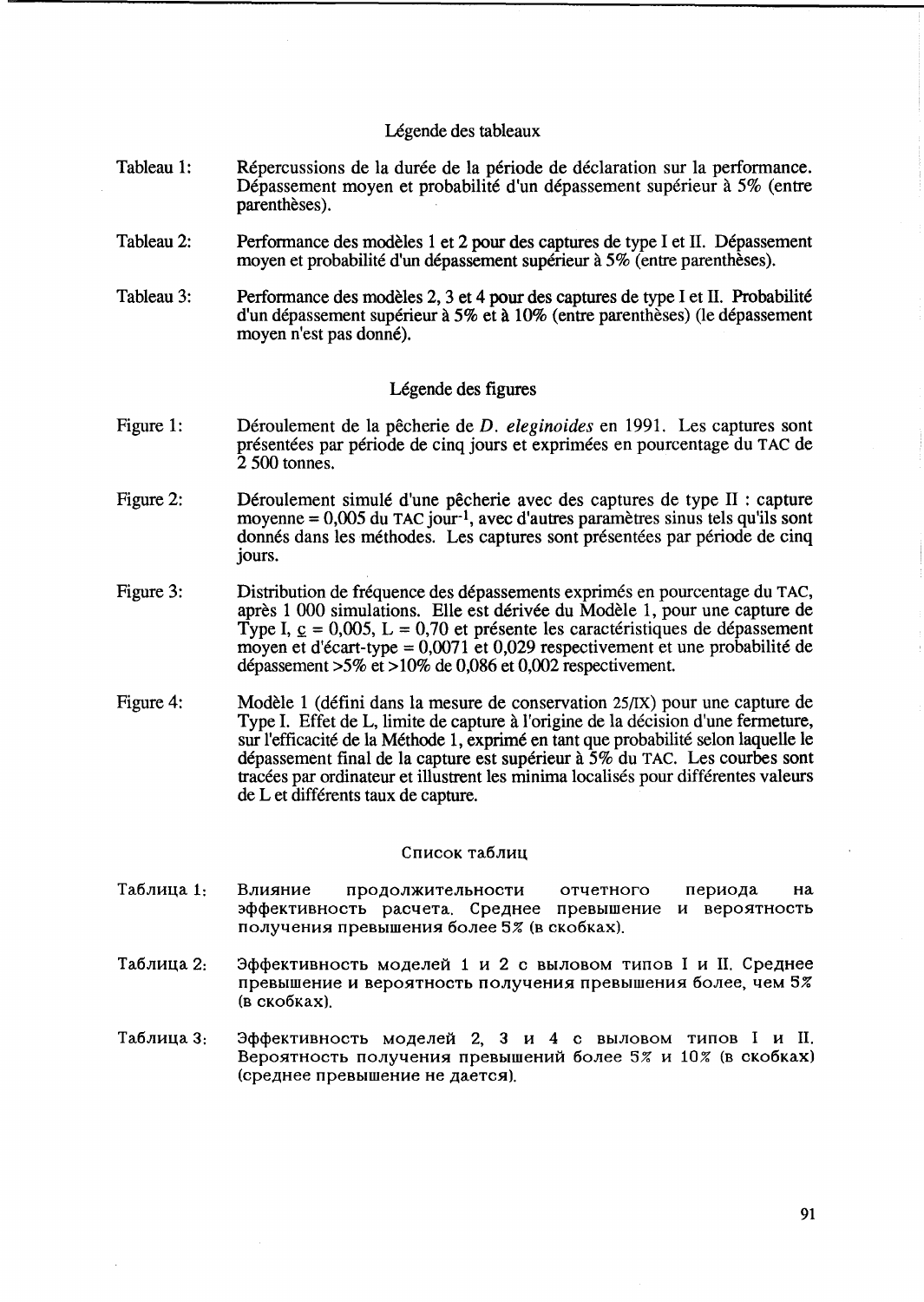### Список рисунков

- Развитие промысла D. eleginoides в 1991 г. Уловы по пятидневным Рисунок 1. периодам выражены как пропорция ТАС, установленного в 2 500 тонн.
- Имитация развития промысла с выловом Типа II: средний вылов Рисунок 2: = 0.005 ТАС день<sup>-1</sup> - остальные ышт параметры описаны в методах. Уловы по пятидневным периодам.
- Частотное распределение превышений, выраженное как процент Рисунок 3: ТАС после 1 000 имитационных прогонов. Это распределение было произведено с использованием Модели 1, Типом вылова I, с=0,005,  $\overline{A}$  = 0.70 и имело характеристики: среднее и SD превышения= 0.0071 и 0,029 соответственно, и вероятность получения превышения  $>5\%$  и  $>10\%$  в 0,086 и 0,002 соответственно.
- Модель 1 (см. определение в Мере по сохранению 25/IX) с Типом Рисунок 4: вылова I. Влияние переменной L, т.е. ограничение на объем вылова, достижение которого приводит к принятию решения по поводу закрытия промысла, на эффективность Метода 1. Это влияние выражается как вероятность того, что окончательное больше 5% **OT** TAC. Кривые превышение вылова будет показывают локальные компьютером И интерполированы Lи значениях при различных значения минимальные интенсивности вылова.

### Lista de las tablas

- Efecto de la duración del período de notificación en el funcionamiento del Tabla 1: modelo. Exceso medio del objetivo y probabilidad de exceder el objetivo superior al 5% (en paréntesis).
- Funcionamiento de los modelos 1 y 2 con capturas de tipo I y II. Exceso Tabla 2: medio del objetivo y probabilidad de exceder el objetivo superior al 5% (en paréntesis).
- Funcionamiento de los modelos 2, 3 y 4 con capturas de tipo I y II. Tabla 3: Probabilidad de exceder el objetivo superior al 5 y 10% (en paréntesis) (no se presenta el exceso medio del objetivo).

### Lista de las figuras

- Desarrollo de la pesquería de D. eleginoides en 1991. Las capturas se Figura 1: presentan por períodos de cinco días y se expresan como una proporción del TAC de 2 500 toneladas.
- Desarrollo empírico de una pesquería con capturas de typo II: captura Figura 2: media = 0.005 del TAC por día, con otros parámetros del seno, según se ha especificado en los métodos. Las capturas se presentan por períodos de cinco días.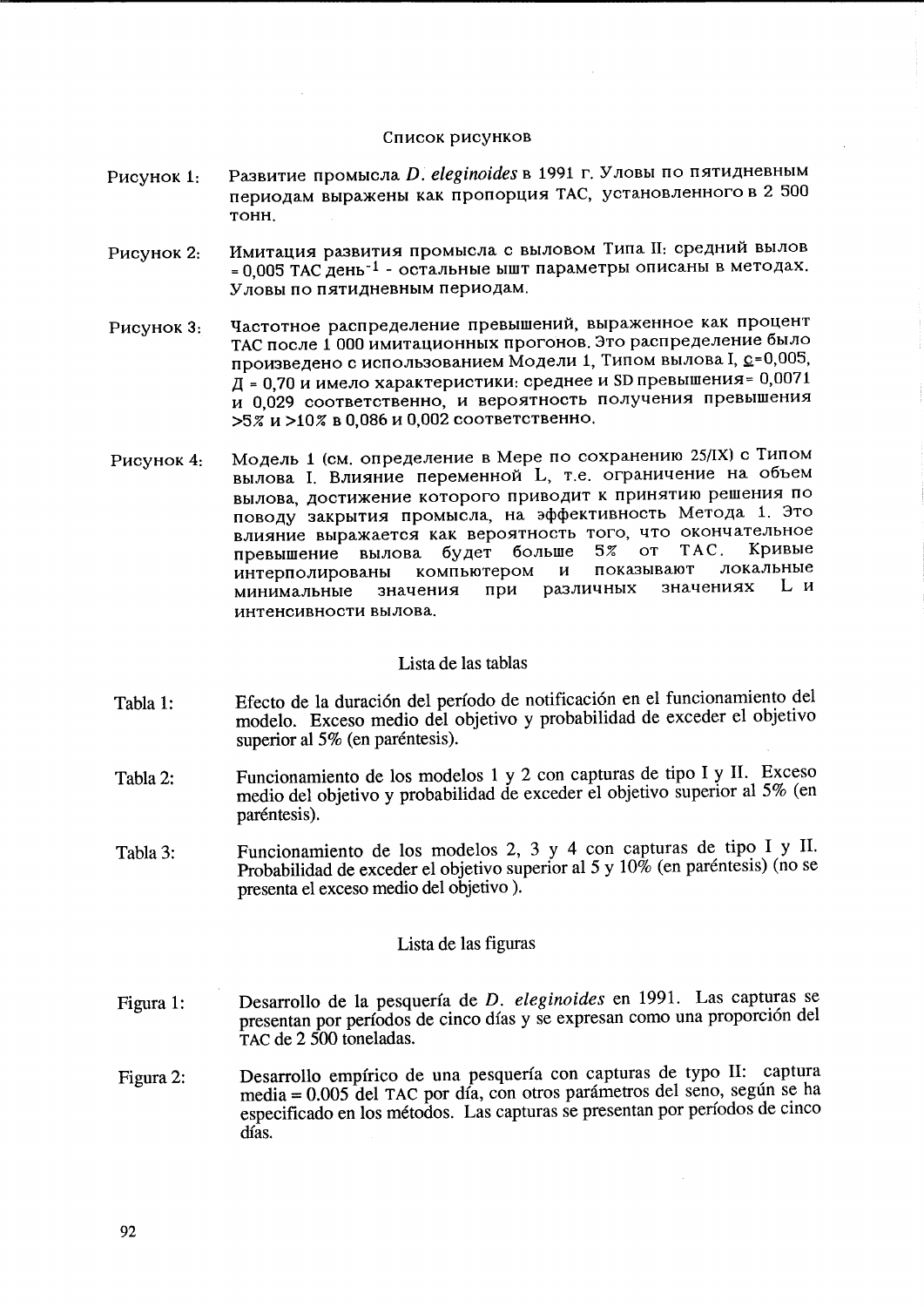- Figura 3: Distribución de frecuencia de exceder el objetivo expresada como porcentaje del TAC, luego de 1000 simulaciones. Esta fue producida utilizando el modelo 1, captura de tipo I,  $\epsilon$  = 0.005, L = 0.70, y dio un exceso medio del objetivo de 0.0071, con una desviaci6n tipica de 0.029 y una probabilidad de exceder el TAC superior al  $5\% = 0.086$  y superior al  $10\% = 0.002$ .
- Figura 4: Modelo 1 (definido actualmente en la Medida de conservación 25/IX) con una captura,de tipo 1. El efecto que produce L, la captura maxima que se requiere para instituir el cierre, en el funcionamiento del modelo 1, expresado en términos de la probabilidad de exceder el objetivo final de captura superior al 5% del TAC. Las curvas fueron interpoladas por computador y muestran el minimo local que ocurre a distintos valores de L con diferentes indices de captura.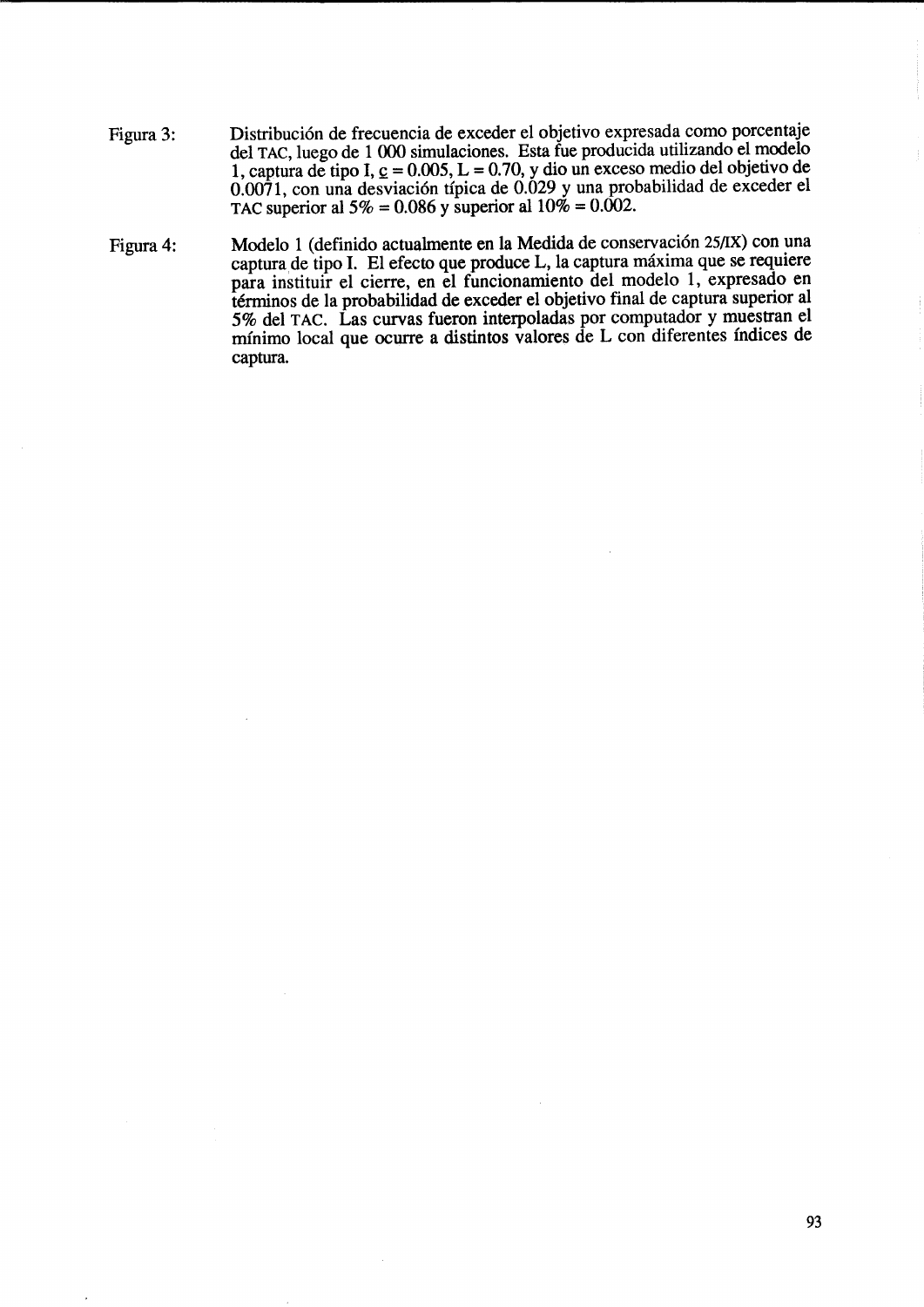## **APPENDIX A**

```
SUBROUTINE MODEL1 (CUMCAT, ILASDAY, EFFRATE, IREPDAY,
      &DECLIM, IPERIOD, IENDDAY)
C cumulative catch CUMCAT assumed to be out of 1 so amount to go =1-cumcat
C ILASDAY is the day the report came in
C EFFRATE is the effective rate of catching used (calculated in main prog)
C DECLIM is the limit of catch for decisions
C IREPPER is the end date of the report period
C IEND is the end date
C IENDPER is the end date of the end period
\mathbf CC IENDDAY is the returned date of the closure; set to -1 if no closure decision
\mathbf{C}IEND=ILASDAY+INT((1.-CUMCAT)/EFFRATE)
       IENDPER=IPERIOD*(((IEND-1)/IPERIOD)+1)<br>IREPPER=IPERIOD*(((IEND-1)/IPERIOD)+1)<br>IREPPER=IPERIOD*(((IREPDAY-1)/IPERIOD)+1)
        WRITE (*,*) IEND, EFFRATE, CUMCAT, DECLIM
\mathbf CIF (CUMCAT.GE.DECLIM.AND.IENDPER.GE.IREPPER) THEN
        IENDDAY=IENDPER
       ELSE IF (CUMCAT.GE.DECLIM.AND.IENDPER.LT.IREPPER) THEN
        IENDDAY=IREPPER
       ELSE
        IENDDAY=-1
       ENDIF
       RETURN
       FND
SUBROUTINE MODEL2 (CUMCAT, ILASDAY, EFFRATE, IREPDAY, IPERIOD, IENDDAY)
   cumulative catch CUMCAT assumed to be out of 1 so amount to go =1-cumcat
\mathbf CILASDAY is the day of last catch
\mathbf CEFFRATE is the effective rate of catching used (calculated in main prog)
\mathbf CIREPDAY is the date the report was recieved by Secretariat
\mathbf CIPERIOD is the number of days in the period for reporting
\mathsf{C}IENDDAY is the date of the closure; set to -1 if no closure decision
\mathbf C\overline{C}IEND=ILASDAY+INT((1.-CUMCAT)/EFFRATE)
       IEND=1DRODATTINI((1. CONOMI), ETIMILE,<br>IENDPER=IPERIOD*(((IREPDAY-1)/IPERIOD)+2)<br>IREPPER=IPERIOD*(((IREPDAY-1)/IPERIOD)+1)
        IF (IEND.LE. IENDPER.AND. IEND. GT. IREPPER) THEN
          IENDDAY=IENDPER
       ELSE IF (IEND.LE.IREPPER) THEN<br>IENDDAY=IREPPER
        ELSE
          IENDDAY=-1
        ENDIF
        RETURN
        END
```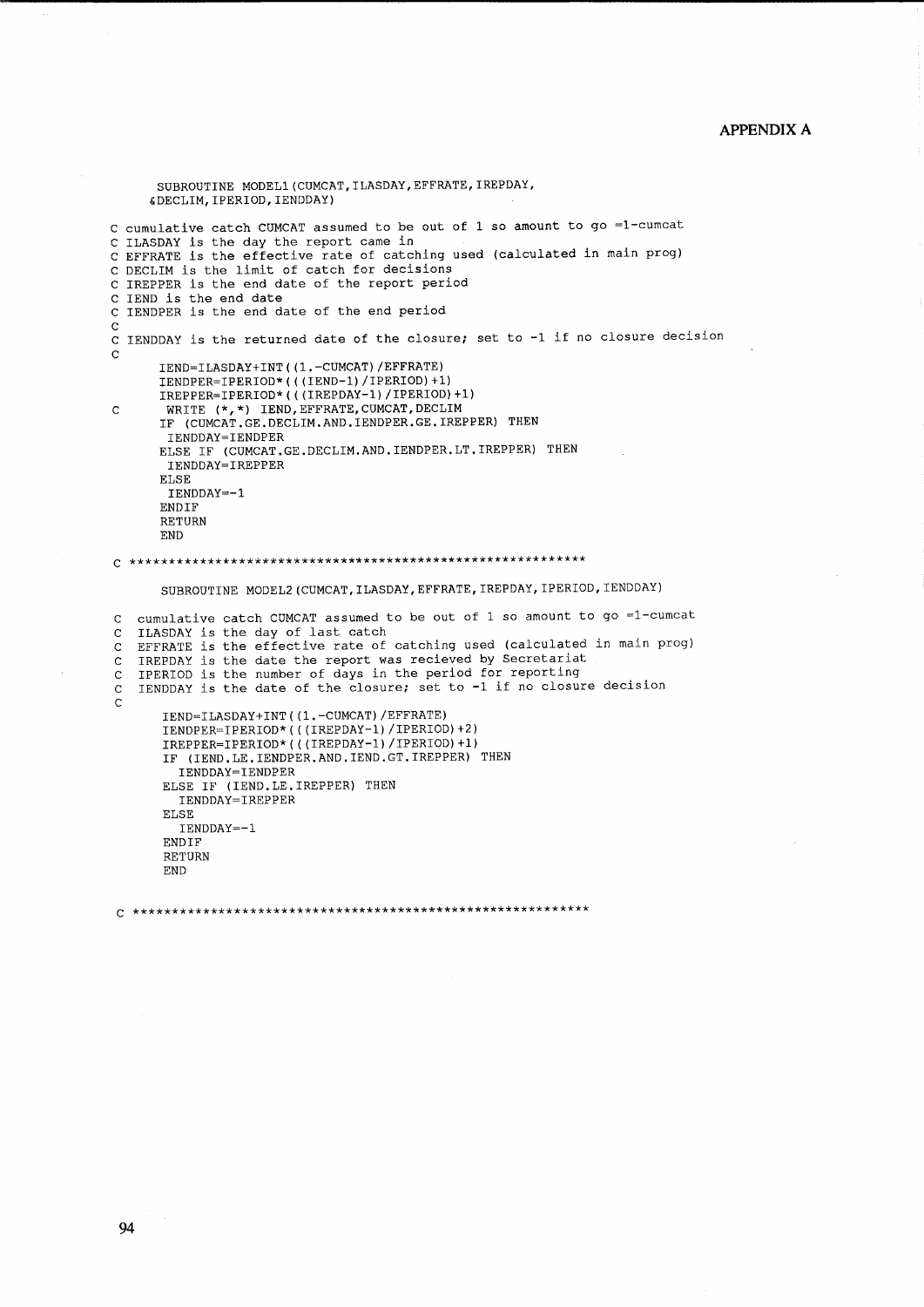```
SUBROUTINE MODEL3(CUMCAT,ILASDAY,EFFRATE,IREPDAY, IPERIOD,IENDDAY) 
C same as model 2 except with closure date on that date rather than on 
C the end of the period, and with determination by catch within next 
C xx days, where xx=IPERIOD 
C 
      IF (EFFRATE.EQ.O.) EFFRATE=.OOOOOOOOl 
      IEND=ILASDAY+INT((l.-CUMCAT)/EFFRATE) 
      IENDPER=IPERIOD+IREPDAY 
      IF (IEND.LE.IENDPER.AND.IEND.GT.IREPDAY) THEN 
        IENDDAY=IENDPER 
      ELSE IF (IEND. LE. IREPDAY) THEN
        IENDDAY=IREPDAY 
      ELSE 
        IENDDAY=-l 
      ENDIF 
      RETURN 
      END 
C *********************************************************** 
      SUBROUTINE MODEL4(CUMCAT,ILASDAY,ARREG,NO, 
     &IREPDAY,IPERIOD,IENDDAY) 
C this model fits a regression line to the last "NO" data points 
C (data point = catch/period) and calculates the change in catch rates
C fitting this to estimate next catch level 
C ARREG(30) holds the latest reported catch 
C NO is the number of previous catch reports to be used in the regression 
C IENDDAY is the returned date of closure 
C 
C regression model: linear 
C 
      REAL ARREG (30) 
       SUMX=O. 
       SUMY=O. 
       SSSUMY=O.
       SUMXY=O. 
C this code fills up ARREG from the bottom with the latest "NO" catches 
      DO 10 N=l,NO 
       IF (N.LT.NO) THEN 
         ARREG(N)=ARREG(N+1)ELSE 
         ARREG(N)=ARREG(30) 
       ENDIF 
C WRITE (*,' (5X,I5,F8.4) ') N,ARREG(N) 
        SUMX=SUMX+N 
        SUMY=SUMY+ARREG(N) 
        SSUMX=SSUMX+N**2 
        SUMXY=SUMXY+N*ARREG(N) 
10 CONTINUE 
       IF (ARREG(1) .NE. -1.) THEN
C the equation of the fitted line is Y=A+B(X) 
        B=(NO*SUMXY-SUMX*SUMY)/(NO*SSUMX-SUMX**2) 
        XMEAN=SUMX/NO 
        YMEAN=SUMY/NO 
        A=YMEAN-B*XMEAN 
C find the catch rate appropriate to the first unreported period 
        RATESTART=NO*B+A 
C set up a safetycatch for number of periods 
        MAXPERIOD=IREPDAY-ILASDAY+2 
C calculate remaining catch, and find last catch=totcat2 
        REMAIN=l-CUMCAT 
        TOTCAT2=ARREG(NO) 
C WRITE (*,'(4F8.4)') B,A,RATESTART 
        DO 20 I=l,MAXPERIOD 
C use equation for uniform accelleration to calculate catch in period I 
         TOTCAT1=RATESTART*I+0.5*B*(I**2) 
C WRITE (*, '(3X, I4, F8.4)') I, TOTCAT1
         IF (TOTCAT1.GT.REMAIN) GOTO 30 
         TOTCAT2=TOTCAT1
```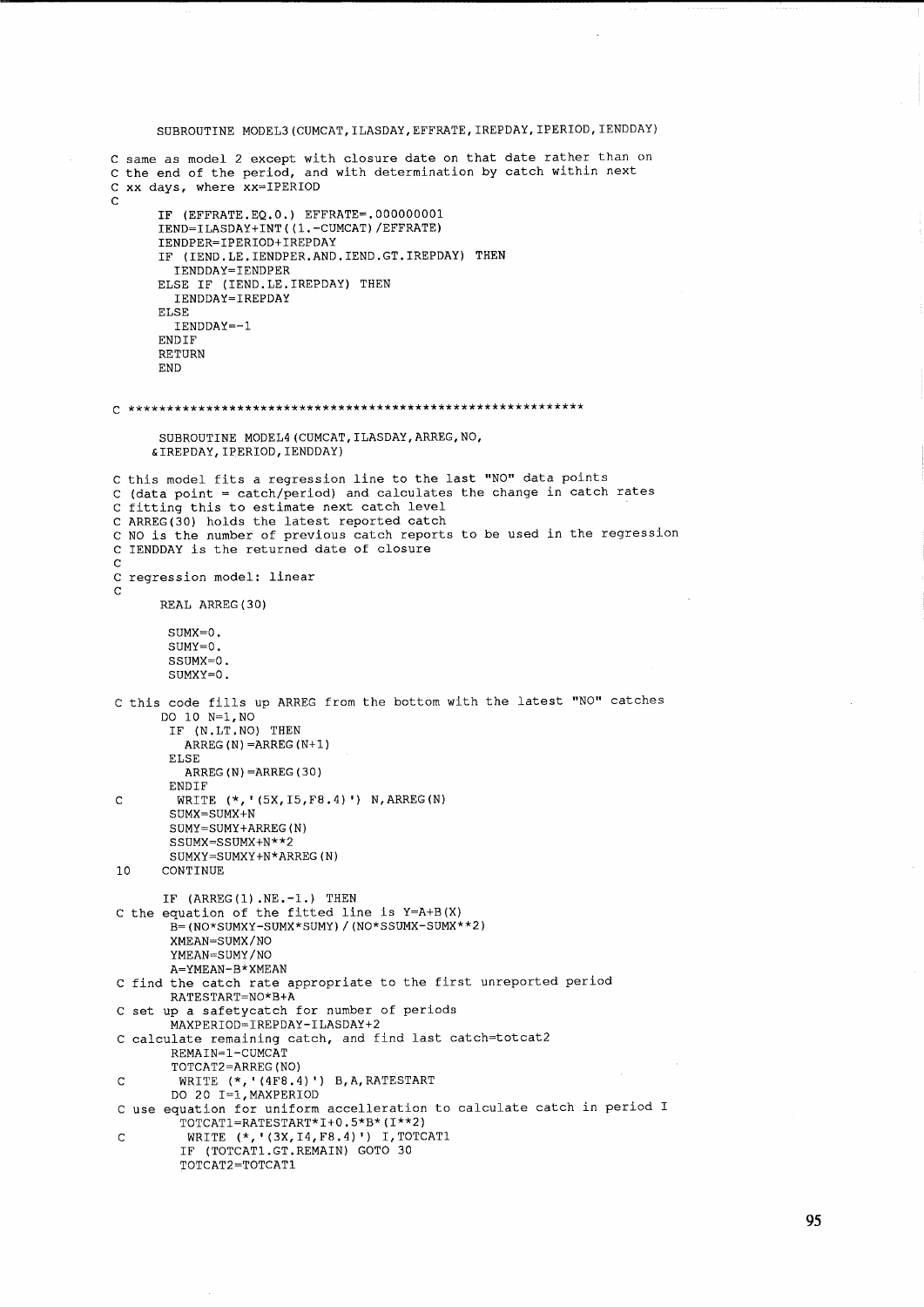```
CONTINUE
20
           IENDDAY=-1
           GOTO 40
C find proportion of last period at which TAC was taken<br>C from this find total number of periods (real) at TAC, and then days<br>C if limit was found, iend is the day before it was reached,
C otherwise iend is a safetycatch day, maxperiod
         IEND=ILASDAY+INT(IPERIOD*(REAL(I)
30
      \epsilon (TOTCAT1-REMAIN) / (TOTCAT1-TOTCAT2) ) )
C the rest is identical to Model 3
         IENDPER=IPERIOD+IREPDAY
         IF (IEND.LE.IENDPER.AND.IEND.GT.IREPDAY) THEN
        IENDDAY=IENDPER<br>ELSE IF (IEND.LE.IREPDAY) THEN<br>IENDDAY=IREPDAY
         ELSE
           IENDDAY=-1
         ENDIF
       ELSE
          IENDDAY=-1ENDIF
         RETURN
40
       END
```